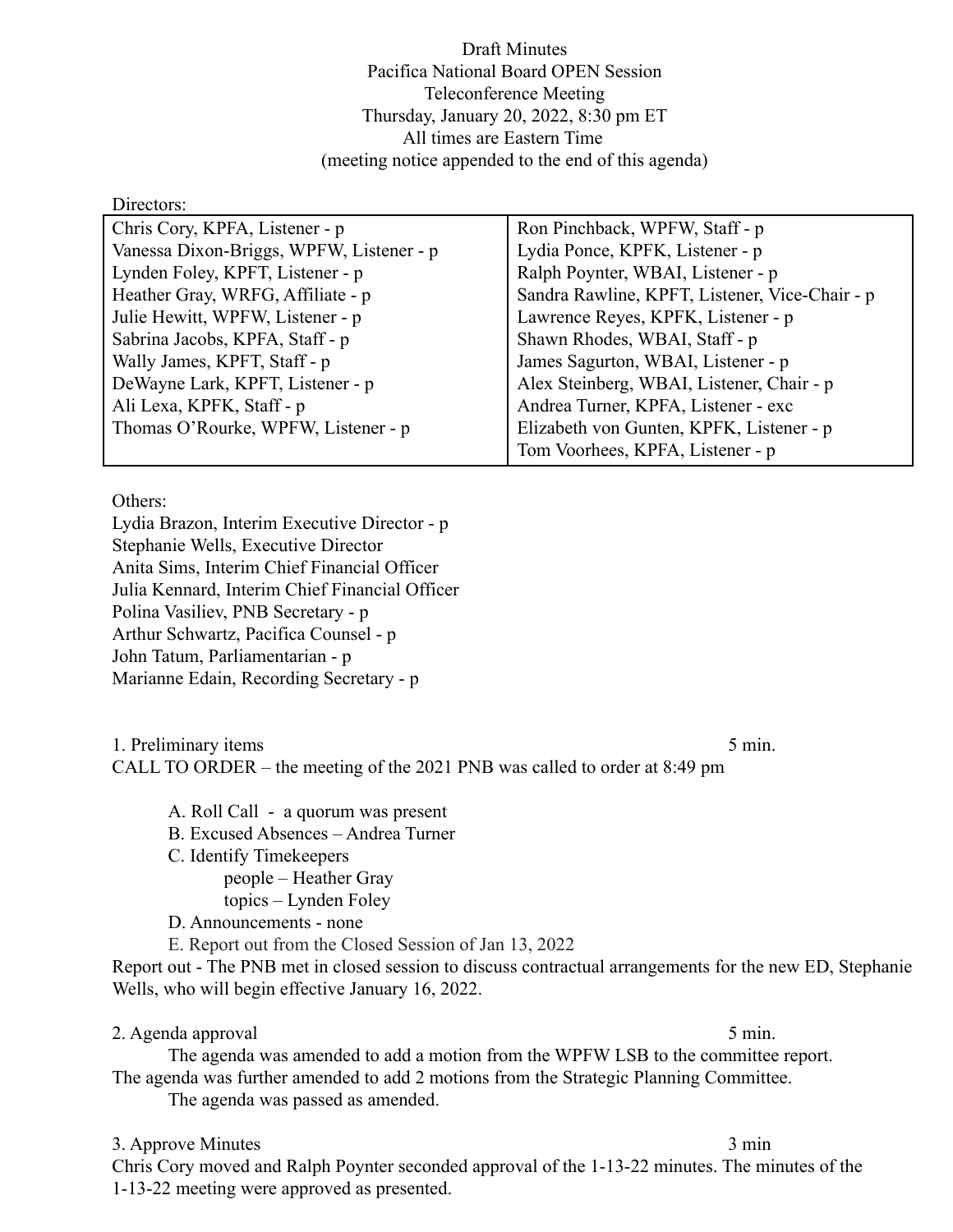4. Motion from Lydia Ponce (see APPENDIX, motion #1) 5 min. A motion was presented by the Programming Committee. The motion was amended by the presenting party to extend the timeline. There being no objection, the motion passed.

5. Report from outgoing iED and Q&A 10 min Outgoing iED Lydia gave a final report. She reported that 1. the Small Business Administration had sent a letter informing Pacifica that it had been approved for the full \$2 million EIDL loan and 2. the KPFT building sale has been completed successfully. She reported on the ongoing issue with Pacifica's property tax status in California. Resolution is slow but in process. One outstanding item is that the PNB will need to vote on this matter, as well as all the delegate assemblies.

6. Committee reports

WPFW 10 min

Ron Pinchback reported – KPFW had a successful election, but need PNB to vote on a waiver motion. Julie Hewitt moved:

*Whereas Article 5, Section 1 of the Pacifica bylaws on "Board of Directors – Eligibility, Number, Powers and Duties contains the clauses: "has served at least one (1) year as a Delegate," (from paragraph B on "Eligibility") and "shall have equal representation from each of the Foundation's five radio stations" (from paragraph C on "Number");*

*Whereas Article 5, Section 3 of the bylaws on "Nomination and Election of Station Representative Directors" contains the statement, in Paragraph B: "The Staff Director must be a Staff Delegate";*

*Whereas Article 5, Section 8 of the bylaws on "Filling Vacancies on the Board" bolsters Article 5, Section 3 by stating that "if the previous Director was a Staff Director, the Delegates shall election [sic] a Staff Delegate";*

*Whereas with the 2021 delegate elections, half of the WPFW Local Station Board is comprised of delegates not eligible to serve as directors of the National Foundation because this is their first LSB service, and applies to the staff and listener delegations;*

*Whereas though the ratio of delegates to directors is equal across the listener and staff classes, the smaller number of staff delegates means a much smaller number of eligible staff delegates to be elected as a staff director;*

*Whereas all eligible WPFW staff delegates were nominated by the bylaws deadline and declined the nomination to serve as directors, given their other obligations to WPFW;*

*Whereas this situation could occur at other Pacifica radio stations and is therefore not unique to WPFW, it results in certain aspects of the bylaws being in conflict with other aspects of the bylaws (eligibility requirements in conflict with equal representation of stations), and therefore presents an issue which must be resolved by the national board;*

*Whereas the other ways that WPFW could apply to the Pacifica national board for relief would result in bylaws waivers that are much more extensive (e.g., substituting listener director for staff director or extending director terms) which would be more far-reaching and set unnecessary precedents; and*

*Be it therefore resolved that the WPFW Local Station Board requests the Pacifica National Board to approve a one-time waiver to the "has served at least one (1) year as a Delegate" clause of Article 5,*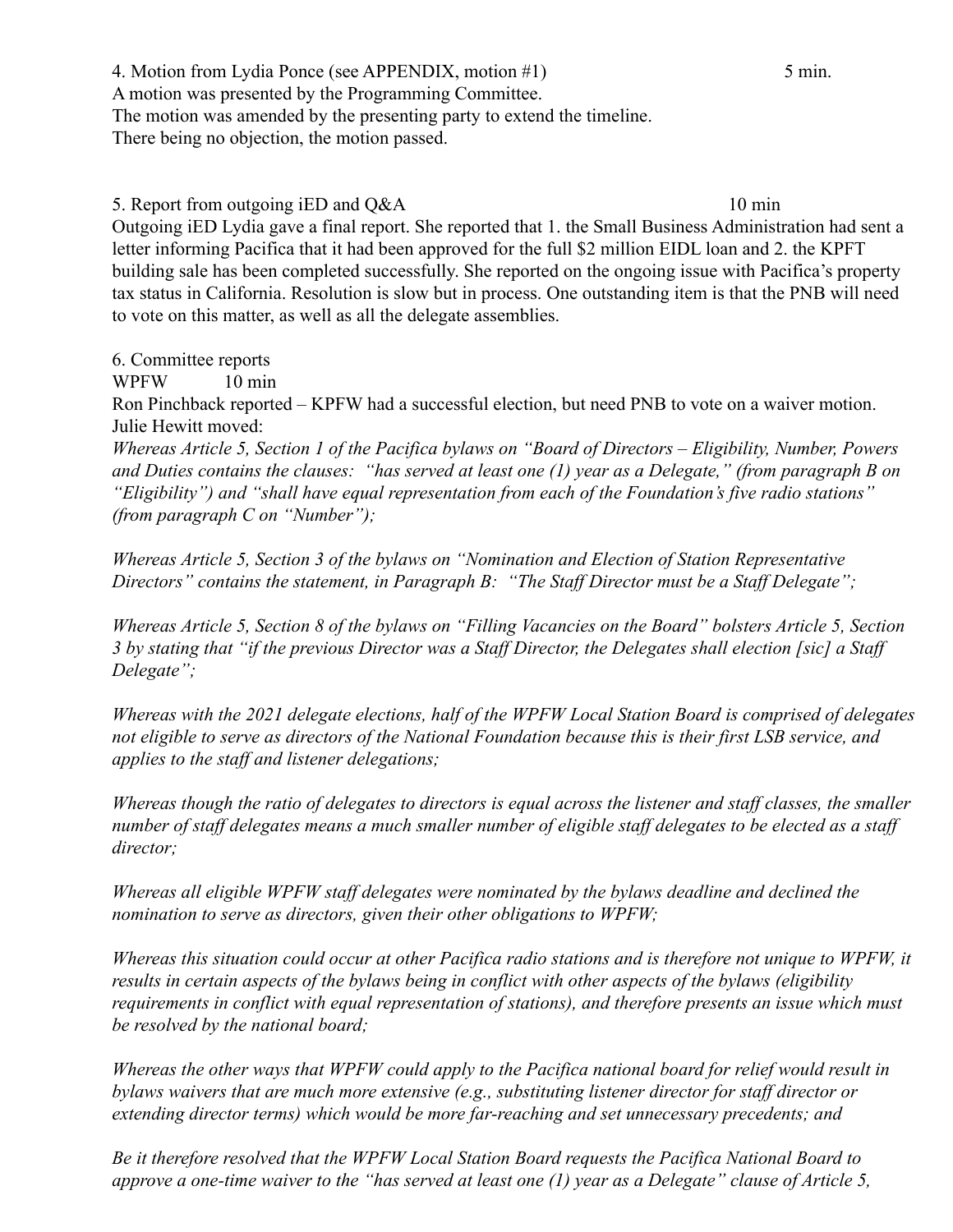*Section 1, Paragraph B on staff delegate eligibility to be a staff director for 2022 so WPFW may elect a full slate of Directors to the Board of the Pacifica Foundation.*

There being no objection, the motion passed as presented

| a) Audit Committee                                                                            | 3 min.             |
|-----------------------------------------------------------------------------------------------|--------------------|
| - will report next week.                                                                      |                    |
|                                                                                               |                    |
| b) Coordinating Committee – Chris Cory                                                        | $3$ min.           |
| Chris Cory reported that the committee has met to set the agenda for the next year's PNB. The |                    |
| Coordinating committee requests year-end reports from all standing and elective committees.   |                    |
|                                                                                               | $10 \text{ min}$ . |
| c) Finance Committee – James Sagurton                                                         |                    |
| i) See APPENDIX for motions                                                                   |                    |
| d) Governance Committee – Lawrence Reyes                                                      | $5 \text{ min}$ .  |
| e) Strategic Planning - Alex Steinberg                                                        | $5$ min.           |
| Alex Steinberg presented two motions from the Strategic Planning Committee                    |                    |
|                                                                                               |                    |

# **MOTION #1**:

*Whereas the Pacifica Foundation can profit from the input of former members of Pacifica governance, former members of Pacifica staff and former members of Pacifica management as well as members of the general public who can assist in advising the PNB on such issues as complying with the Pacifica Mission, meeting our goals in terms of our reach to listeners and our financial status, with fund-raising, and expanding the Pacifica network to the point where it can rival the major media providers to provide an alternative and radical point of view on politics and culture.*

*Be it resolved that the Strategic Planning Committee of the PNB recommends to the PNB that it authorize the creation of a National Pacifica Advisory Council. This body shall have no fiduciary powers or responsibilities but will contribute its advice and recommendations to the PNB as to the direction of Pacifica. The PNB may at its discretion ask the NPAC to make recommendations on a specific project. The members of the NPAC shall be nominated twice a year, once in February and once in September, for a term of no more than 5 years, by members of the PNB and the PNB will vote on each nominee whether to accept or remove that person as a member of the NPAC. Current members of Pacifica governance and current Pacifica management are not eligible. No more than 12 people may be elected to the NPAC at any one time. There shall be a limit of 25 people as members of the NPAC but that can be revised in a future amendment to this policy.* 

*The NPAC shall meet at least twice a year but may meet more often. It may elect officers to conduct the meetings and should keep minutes of all its sessions.*

*The NPAC shall report back to the PNB on a regular basis with its recommendations*.

The motion was put to a vote.

Voting yes were Chris Cory, Lynden Foley, Heather Gray, Julie Hewitt, Wally James, Ali Lexa, Sandra Rawline, James Sagurton, Tom Voorhees, and Alex Steinberg.

Voting no were DeWayne Lark, Thomas O'Rourke, Lydia Ponce, Ron Pinchback, Ralph Poynter, Lawrence Reyes, and Shawn Rhodes.

The vote being 10 yes and 7 no, the motion passed.

The time being 18 minutes past the time certain closing time, Alex Steinberg moved to extend the open meeting time by 15 minutes. Lawrence Reyes objected. The matter was put to a vote.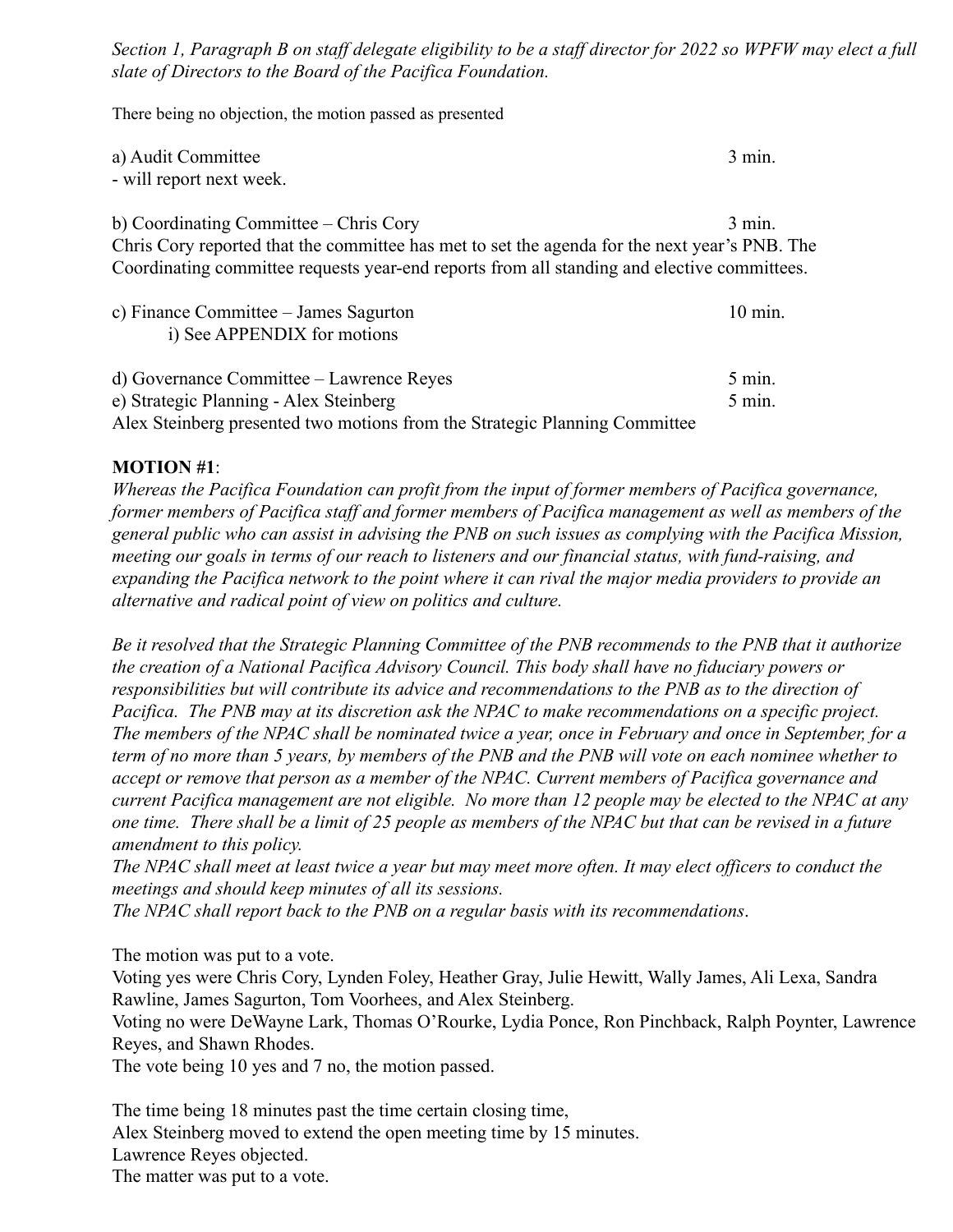Voting yes to extend time were Chris Cory, Vanessa Dixon-Briggs, Lynden Foley, Heather Gray, Julie Hewitt, Sabrina Jacobs, Wally James, Thomas O'Rourke.

Alex – moves to extend open meeting 15 min Lawrence objects – some committees get priority.

15 minute extension passes 14 : 2

Lawrence – governance com has no report

Finance Committee –

James Sagurton – presented two motions on behalf of the Finance Committee. a. The PNB accepts and approves the WPFW FY22 Budget as recorded and presented by the NFC Secretary, *integrating footnotes, and reproduced in the Agenda of this January 20, 2022 meeting of the PNB.*

b. The PNB accepts and approves the Pacifica Affiliates Network FY22 Budget, as recorded and presented by the NFC Secretary, integrating footnotes, and reproduced in the Agenda of this January 20, 2022 meeting of the PNB. Chris Cory proposed an amendment to *integrate footnotes into the financial report*. The moving party had no objection to the amendment.

There being no objection, the amendment was adopted.

There being no objection to the motion as amended, the motion passed.

Original motions passed by the NFC on Jan 18, 2022: Motion: (James Sagurton) "The NFC recommends to the PNB that they approve the Pacifica Affiliates Network draft FY22 budget as forwarded from the NFC." (Passed 7 for, 1 against)

| e) Personnel Committee $-$                             | $5 \text{ min}$ . |
|--------------------------------------------------------|-------------------|
| f) Elections Committee (see APPENDIX, $3#$ for motion) | $5 \text{ min}$   |
| Lawrence Reyes presented the motion. After discussion, |                   |

Beth von Gunten moved and Lawrence Reyes seconded to *return this motion to committee for further work* There being no objection, the motion was remanded to the Elections Committee for further work.

Strategic Planning committee –

Beth von Gunten moved:

# **Motion from the National Strategic Planning Committee to the PNB to establish the Pacifica National Emergency Mgmt Work Group**

*Whereas our world faces a future of unprecedented uncertainty and sudden compelling urgent need; and*

*Whereas Pacifica is the custodian of invaluable public resources and a legacy of public service; and*

*Whereas Pacifica is strategically positioned to provide critical public communications services in times of greatest need; and*

*Whereas Pacifica recognizes and prioritizes the responsibility to be prepared to provide robust resilient comprehensive emergency communications in all circumstances, including most specifically in disaster conditions;*

*Therefore be it resolved that the Pacifica Radio Foundation establishes the Pacifica National Emergency Management Work Group (EMWG):*

*• to support the entire Pacifica community in all phases of emergency management; and*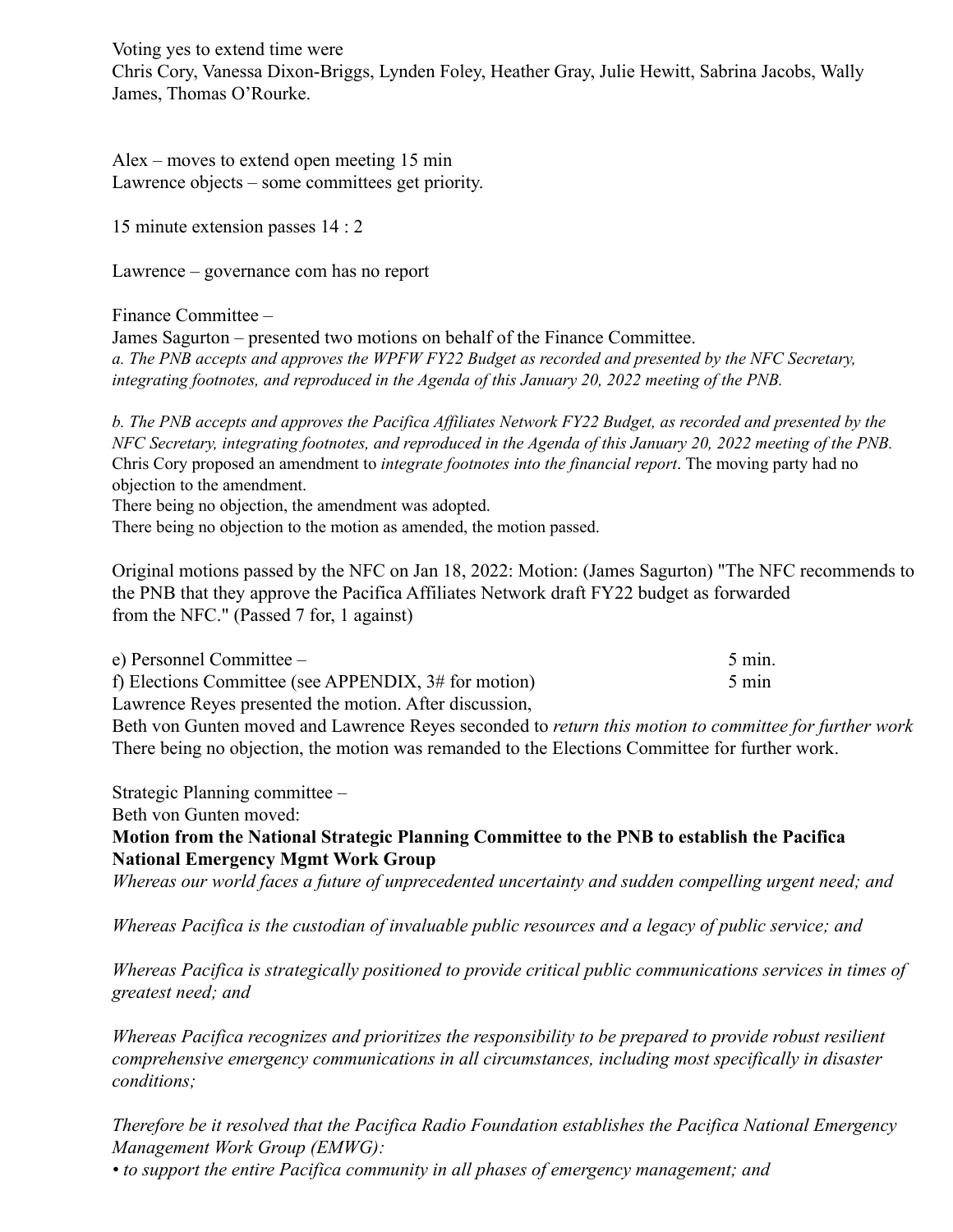*• to provide for the survival and robust resilience of Pacifica Radio operations through any and all adverse conditions;*

*• to prepare Pacifica to be of greatest possible service to the community as a whole throughout the times of greatest need and beyond.*

*The EMWG shall maintain:*

*• an active ongoing emergency management process;*

*• adequate up-to-date documented Emergency Response Plans at each Pacifica facility and for the organization as a whole;*

*• adequate supplies and equipment to meet any identified need;*

*• maintain Pacifica facilities in compliance with all pertinent laws, regulations, Pacifica bylaws and policies, and the National Incident Management System (NIMS); and shall make every effort to assure that Pacifica is in all other ways adequately prepared.*

*The EMWG shall consist of representatives of senior management; financial management; representation from the PNB; key technical and operational staff at each Pacifica operational unit; and volunteers and advisors with pertinent expertise as necessary.*

*The EMWG shall meet regularly on an ongoing basis and report regularly to the PNB.*

Passed unanimously at the January 20, 2022, Pacifica National Strategic Planning Committee.

There being no objection, the motion was adopted as presented.

Time being short, the remainder of the agenda was put off.

8. Lynden Foley moved and Sandra Rawline seconded a motion to adjourn to closed session. There being no objection, the meeting was adjourned at 11:52 pm

Items not addressed:

| f) Programming Committee (see APPENDIX for motion)     | $5 \text{ min.}$  |
|--------------------------------------------------------|-------------------|
| g) Development Taskforce – Beth Von Gunten             | $5 \text{ min}$ . |
| 6. Unfinished business                                 | $10 \text{ min}$  |
| 7. New Business<br>Motion from L. Reyes (see APPENDIX) | $10 \text{ min}$  |

\*\*\*\*\*\*\*\*\*\*\*\*\*\*\*\*\*\*\*\*\*\*\*\*\*\*\*\*\*\*\*\*\*\*\*\*\*\*\*\*\*\*\*\*\*\*\*\*\*\*\*\*\*\*\*\*\*\*\*\*

| Thursday, January 20, 2022                                                                           | <b>8:30 PM ET</b>     |
|------------------------------------------------------------------------------------------------------|-----------------------|
| <b>Pacifica National Board</b>                                                                       | <b>Teleconference</b> |
| <b>Purpose:</b> Special meeting called by Directors Steinberg, Sagurton and Hewitt Committee Members |                       |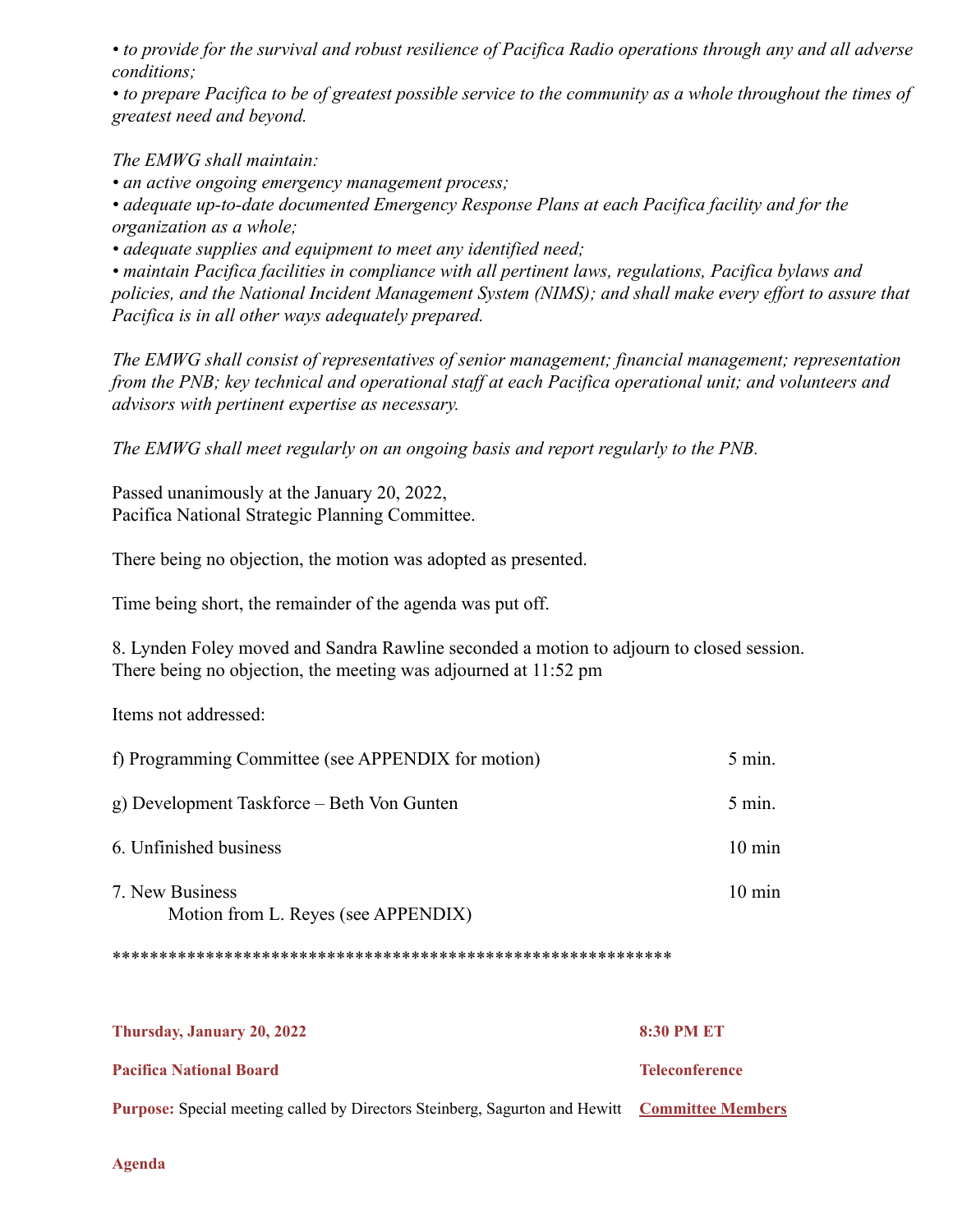Posted: 01/13/2022 - 6:08 PM Updated :01/13/2022 - 6:08

Alex Steinberg pnbalex@gmail.com

### **APPENDIX**

#### **1. MOTION ON Indigenous Environmental News Reports (L.Ponce)**

*Whereas the growing Environmental crisis caused by greenhouse gas emissions, as manifest in global heating, chaotic weather events, ocean acidification, drought, flooding, and sea level rise, has risen to the level of ecocide and terracide and worsened to the point that a very small window exists to enact radical transformations that can ameliorate and reverse these conditions, and*

*Whereas Indigenous land and water protectors in the US and many other societies have led in struggles for environmental justice and restoration, and Indigenous methods of land, forest, and water stewardship have been shown to be important to protecting, preserving and restoring the natural environment of the earth and the ecosystems that sustain life, and*

*Whereas even the international treaties and corporate political party platforms that claim to address these issues are woefully inadequate to the scope of the problem and the need for radical grassroots solutions and transformations that materially reverse the damage caused by colonialism and exploitation of the earth and its peoples, and*

*Whereas the struggles of Indigenous peoples in North, Central and South America, and the Caribbean, prophetically referred to as the Eagle and the Condor, as well as in island and low-lying nations around the world, have been at the leading edge of protecting the earth, the air and the water, and in upholding and maintaining right relationships among all our global relatives, therefore*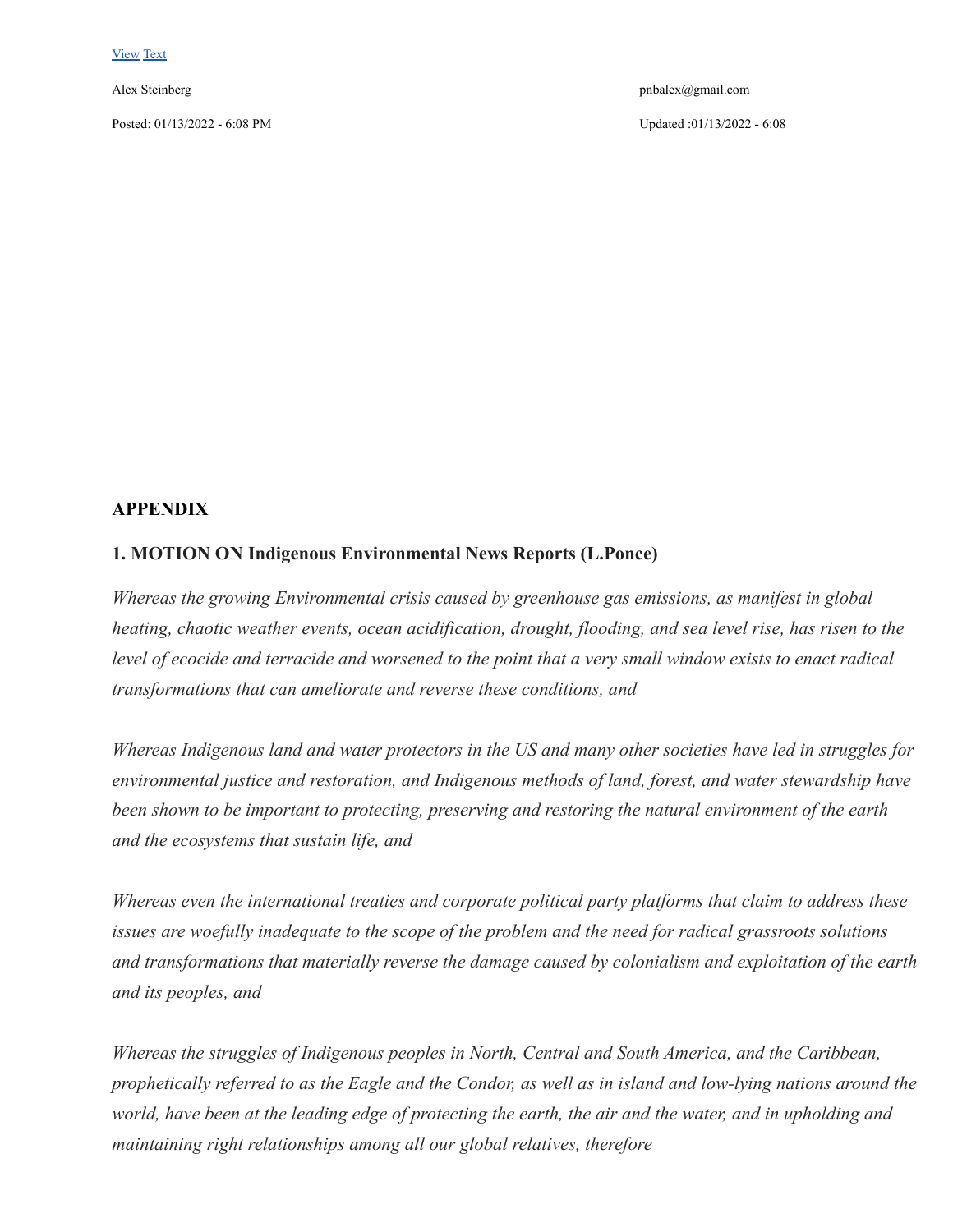*Resolved that the Pacifica Foundation supports ongoing campaigns to utilize the U.N. Declaration of Indigenous Rights regarding free, prior and informed consultation and consent, to amplify and center Indigenous People and their lives, and further*

*Resolved that the Pacifica Foundation develop a national serial environment-focused radio program, "The Eagle and the Condor - Indigenous Environmental News Reports", with the participation of all our stations and offered to our affiliates, in collaboration with local tribal people at each of our sister radio stations, and sharing air-time and space with Indigenous voices and providers of audio content from all around the world, from the struggles against pipelines, fracking and extractivism in the US and Canada, to the struggles over uranium, cobalt and other minerals, to the defense of the Amazon rainforest by its Indigenous inhabitants, to demands to end the poisoning of the earth and people with the wastes of petroleum extraction in South America or Africa, and Indigenous opposition to privatization of water.*

*Be it further resolved that we honor their self determination and agency in creating a National Indigenous Community Oversight Task Force, currently including a half-dozen Indigenous environmental activists and elders, land and water protectors, to determine content and amplify and elevate stories from all four directions and in our local areas. The programming should focus on Indigenous-led transformations and solutions to the Climate Crisis and related issues of environmental degradation and devastation, such as mass extinctions, the role of agribusiness in the development of highly contagious pathogens, and the poisoning of the air, the land, the rivers and the seas through privatization, militarism, industrial pollution and extractive industries. This program will launch with an announcement in February & March to exemplify and announce the program in development, and begin to air regularly in April. If all five stations commit to producing a local weekly report, incorporating developments and struggles in their area plus international content, the program can air daily on the stations that carry it. International contacts and potential funding support have already been identified by the National Indigenous Community Oversight Task Force including oversight for NMIW programming*.

# **3. Motion from Elections Committee:**

*Whereas the review of the 2021 LSB election process by the PNB Election Committee has surfaced numerous systemic and wide-spread problems, many of which are confirmed in the NES report, Whereas the committee's efforts are to provide it's own assessment of areas of the process requiring attention and remedy for any future elections, Therefore PNB Elections Committee affirms it's previous motion passed by the PNB unanimously on 9/13/21 instructing the iED to provide to the PNB and the Election Committee the on-air traffic reports from all 5 stations from the 2021 LSB election cycle (8/1/21 to 10/15/21) - to be forwarded no later than 2/1/22, as well as the additional items requested by the Election Committee:*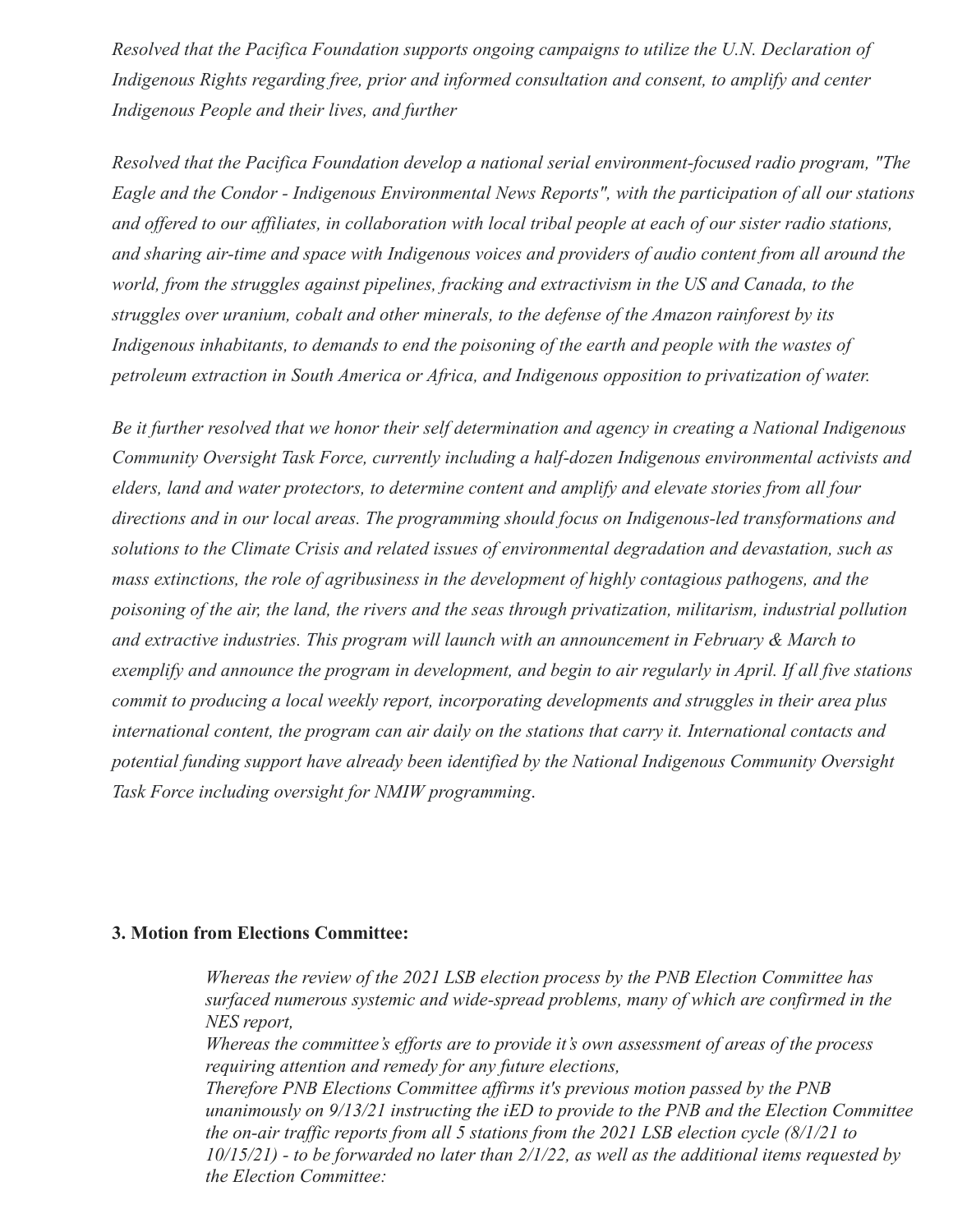*- Simply voting report.*

*(including itemized "bounce back" and "unopened" lists for each station manager)*

*- Station reports from managers on their efforts to have an accurate membership contact list.*

*- List of submitted ballot requests. (with what actions were taken to remedy)*

- *List of call-in complaints. (with what actions were taken to remedy)*
- *Reports from the LES.*

*and to instruct the iED to communicate with the entire listener membership to determine:*

- *Whether or not they understand the election of governance.*
- *Whether or not they heard aired informational carts.*
- *Whether or not they heard aired candidate carts.*
- *Whether or not they received their ballots.*
- *Whether or not they experienced difficulty in voting.*
- *Whether of not they have suggestions for the process.*

*The EC also strongly suggests that the PNB insure the NES report is available for the public on [Pacifica.org](http://pacifica.org/) (not through a 3-party website) and that the candidate statements and carts remain on the site until the term ends of the candidates.*

*The EC also requests the NES contract (to determine delineation of responsibility of NES vs iED in election process), as the Bylaws state iED "facilitate the NES work" is vague.*

# **4. MOTION from the Programming Committee:**

Dec 12, 2021 PNB Programming Committee

# Motion approved : MMBW Program

Whereas the Missing Murdered Black Women, (MMBW), a long-standing femicide in this country with 90,333 missing or murdered black women reported in 2020, which represents 32% of all missing and murdered women in the United States, a number which is striking as the black population only represents 14% of the US population,

Whereas Pacifica has sporadically covered these cases but presently not in a show principally focused on MMBW or girls,

**BE IT RESOLVED,** that the 2021 PNB Programming Committee recommends to the 2021 Pacifica National Board to recommend that the MMBW collective(s) be formed by volunteers, with participation of community oversight and input\*,

reporting the local and or national stories from the stations of these black womens' lives, pictures, survival, prevention and legal action updates and with producers trained in both audio and as soon as accomplished, to multimedia format for the online presentation of the faces of the victims, taking turns at editing and production among the collectives and start the process of nurturing the shows by instructing the (i)ED to begin consultation with the (i)GMs and the (i)PDs on this important crusade.

\*from listeners and organizations such as Black Lives Matter, Black Alliance for Peace and other activists working on this issue.

# **5. Motion from:**

Ralph Poynter WBAI Listener Director Lawrence Reyes KPFK Listener Director Lydia Ponce KPFK Listener Director Dwayne Lark KPFT Listener Director